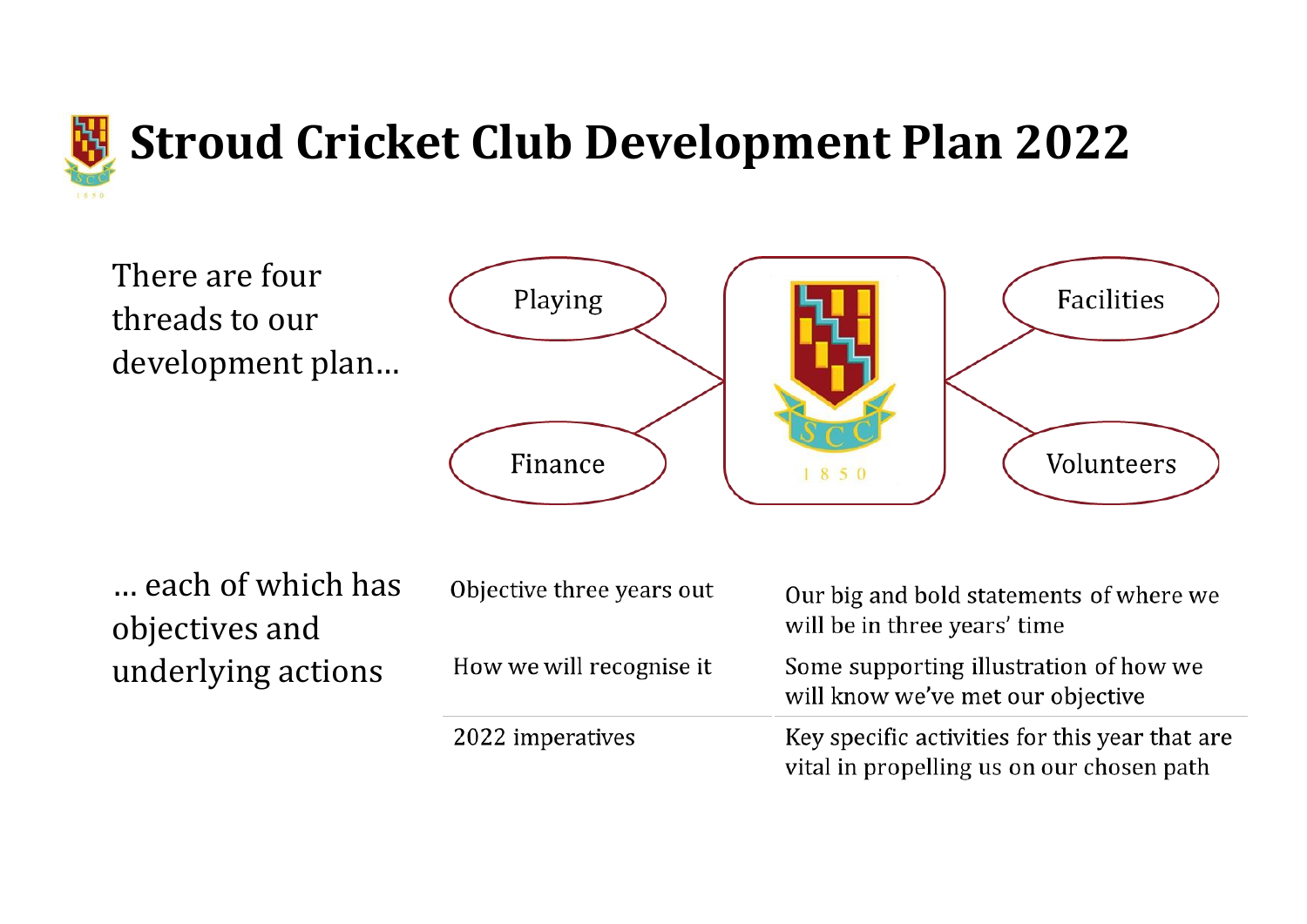# SCC Development Plan 2022: Playing

| Objective three years out       | How we will recognise it                                          | 2022 imperatives                               |
|---------------------------------|-------------------------------------------------------------------|------------------------------------------------|
| Mens senior teams are           | First XI: utterly secure in WEPL Premier 2                        | Retention of key first XI players              |
| playing at a strong league      | Second XI: target GCCL Division 3                                 | New player recruitment plan (first XI          |
| level that supports effective   | Third XI: target GCCL Division 7                                  | especially, and throughout)                    |
| migration of players up and     | Fourth XI: happy with either SDCA 1 or 2 (but more importantly,   |                                                |
| down                            | acts as an effective route for youth players in to adult cricket) |                                                |
| A stable, growing and well-     | Club of choice for ambitious youth players                        | Reinforced coaching investment on Monday       |
| respected youth set-up that     | More youth players in zonal and county squads                     | evenings                                       |
| propels talent in to the senior | Better transition/integration of youth in to adult teams          | U19 manager/coach in place                     |
| teams                           | More homegrown youth playing at higher levels in adult teams      |                                                |
|                                 | Active retention of players through the difficult teenage years   |                                                |
|                                 | U16 GYCL team in place                                            |                                                |
|                                 | U19 T20 team well-established                                     |                                                |
| Women's cricket is well-        | Softball team is a mainstay of leagues and festivals              | Continue to strive for match/festival          |
| established and growing in      | Hardball league team established                                  | participation as widely as possible            |
| all formats                     | Evident progression of girls from youth set-up in to womens       | Investment in coaching extended to matches     |
|                                 | Womens membership is seamlessly part of whole club                | as well as training                            |
|                                 | membership                                                        |                                                |
| The club is a valued partner    | Used as a trusted base for training nights                        | Initial steps towards Disability Champion club |
| for County disabled cricket     | One of the first ports of call for match requests                 | status                                         |
| activities                      |                                                                   |                                                |
| Quality, consistent and co-     | All senior sides and players have regular access to good coaching | Continue to develop and extend relationships   |
| ordinated coaching is in        | in order to improve if they wish to                               | with Fourth Stump and Gecko                    |
| place across the whole club     | Youth teams are well supported with excellent coaching at all     | Further investment in to club member           |
|                                 | ages                                                              | coaching training                              |
|                                 | Womens team coaching support across training and matches          |                                                |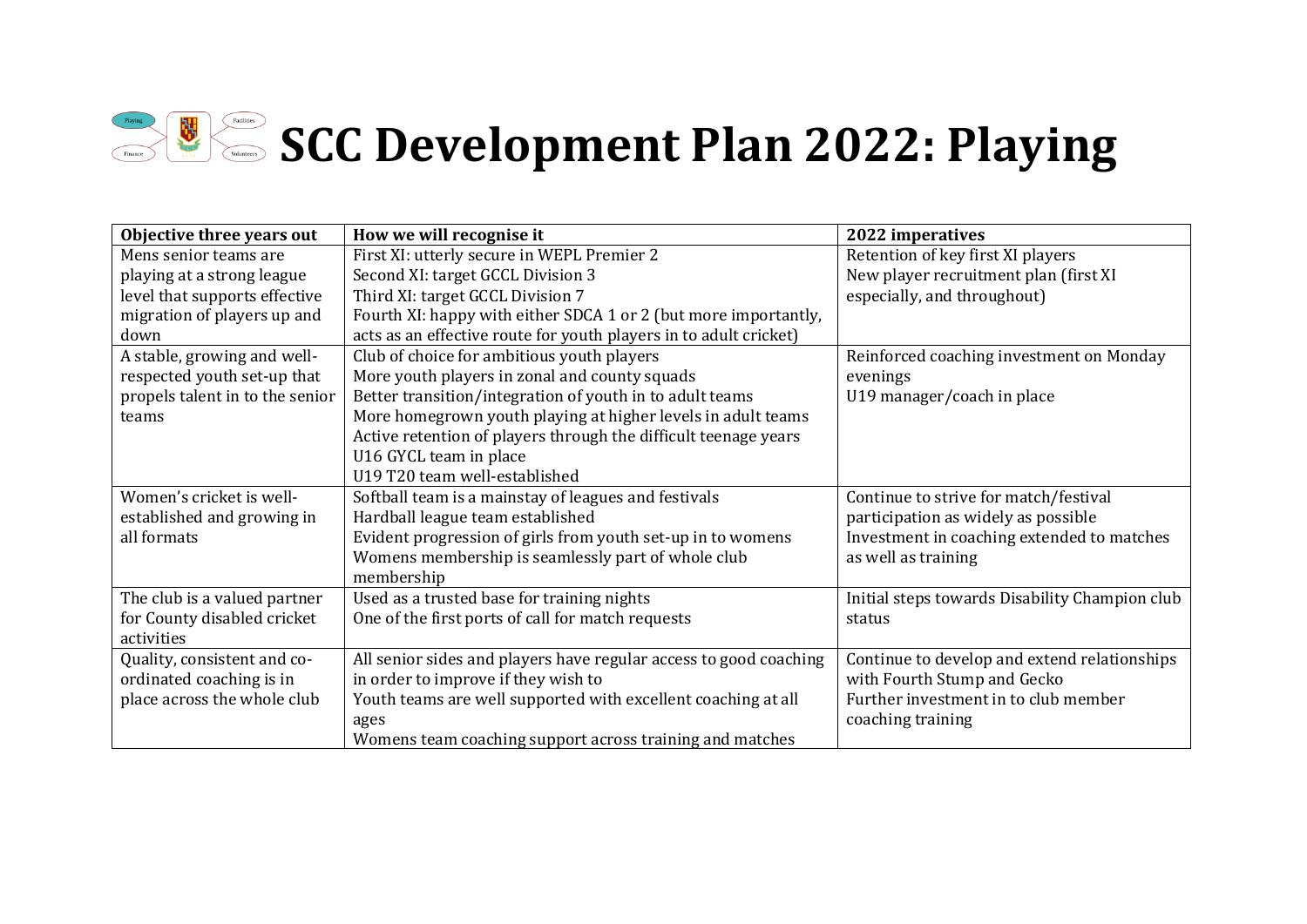## SCC Development Plan 2022: Facilities

| Objective three years out      | How we will recognise it                                                                           | 2022 imperatives                              |
|--------------------------------|----------------------------------------------------------------------------------------------------|-----------------------------------------------|
| Our playing facilities, ground | We will have tackled the highest priority elements/projects from                                   | From the "long list" we expect to have        |
| infrastructure and pavilion    | our ongoing "long list" of potential requirements:                                                 | completed:                                    |
| fabric have continued to be    | Ground equipment (potential upgrades/replacements<br>1.                                            | Second pitch scoreboard (with<br>3.           |
| well invested in with clear    | required)                                                                                          | sponsorship opportunity)                      |
| and careful prioritisation     | Car park (improvements, how to maximise usability)<br>2.                                           | 9.<br><b>Exterior painting</b>                |
|                                | 3.<br>Second pitch scoreboard (new one required)                                                   | 10. Pavilion roof                             |
|                                | Covers (new for main pitch, with existing to second pitch)<br>4.                                   | 12. Changing room floors                      |
|                                | Sightscreens (new and/or sustainable refurbishment)<br>5.                                          | 17. Upstairs                                  |
|                                | Nets (electric feed and storage unit for bowling machine,<br>6.                                    | After the end of the 2022 season we will      |
|                                | extension of astro run-ups, lighting)                                                              | assimilate cost/benefit assessments (at least |
|                                | First pitch "scoring combo" (new scorebox next to pavilion<br>7.                                   | high level) for all potential projects and    |
|                                | and/or video broadcast facilities and/or move scoreboard                                           | review prioritisation/sequencing              |
|                                | along far side)                                                                                    |                                               |
|                                | Groundsman's unit (large scale unit to house all<br>8.                                             |                                               |
|                                | equipment/consolidate all in from containers)                                                      |                                               |
|                                | Exterior painting (all exterior parts of pavilion properly<br>9.                                   |                                               |
|                                | painted)                                                                                           |                                               |
|                                | 10. Pavilion roof (leaks identified and fixed, rotting section                                     |                                               |
|                                | mended/replaced)                                                                                   |                                               |
|                                | 11. Pavilion floor (options and costs prepared for partial/full<br>repair/replacement possibility) |                                               |
|                                | 12. Changing room floors (options and costs for replacement)                                       |                                               |
|                                | 13. Nature reserve (management plan in place)                                                      |                                               |
|                                | 14. Driveway lighting (lighting to car park and potentially first                                  |                                               |
|                                | section too, to help club and external event customers)                                            |                                               |
|                                | 15. Driveway (sufficient ongoing maintenance to prevent                                            |                                               |
|                                | deterioration)                                                                                     |                                               |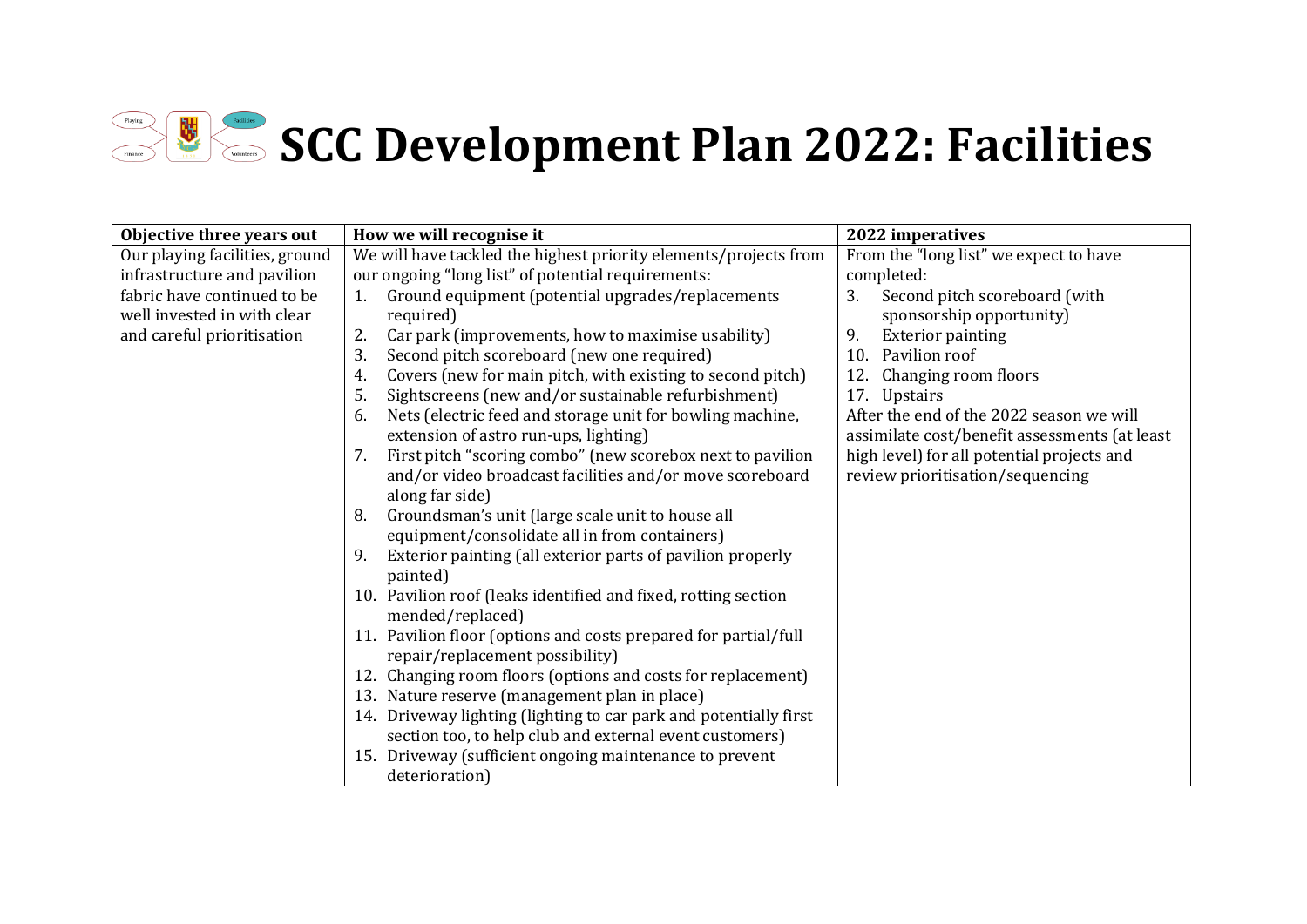| 16. Cellar (reliable and robust ongoing maintenance of pipes        |  |
|---------------------------------------------------------------------|--|
|                                                                     |  |
| and equipment, potential for cooling)                               |  |
| 17. Upstairs (creation of players' lounge and reconfiguration of    |  |
| storage)                                                            |  |
| 18. Kitchen (control of access and/or security for contents)        |  |
| 19. Waste management (solutions for food waste, general             |  |
| waste/recycling, dogs)                                              |  |
| 20. Outside seating (more seating for spectators around the         |  |
| ground and/or on the verandas)                                      |  |
| 21. Skittle alley (repairs required and/or opportunities to         |  |
| replace/simplify set-up)                                            |  |
| 22. Bar (replacement and/or secure fridges)                         |  |
| Our rolling review process of our development plan, allied to our   |  |
| financial position and forecast, drive our annual activity based on |  |
| immediacy of requirement and/or opportunity                         |  |
| Clear owners will be in place for larger and/or mission-critical    |  |
| initiatives                                                         |  |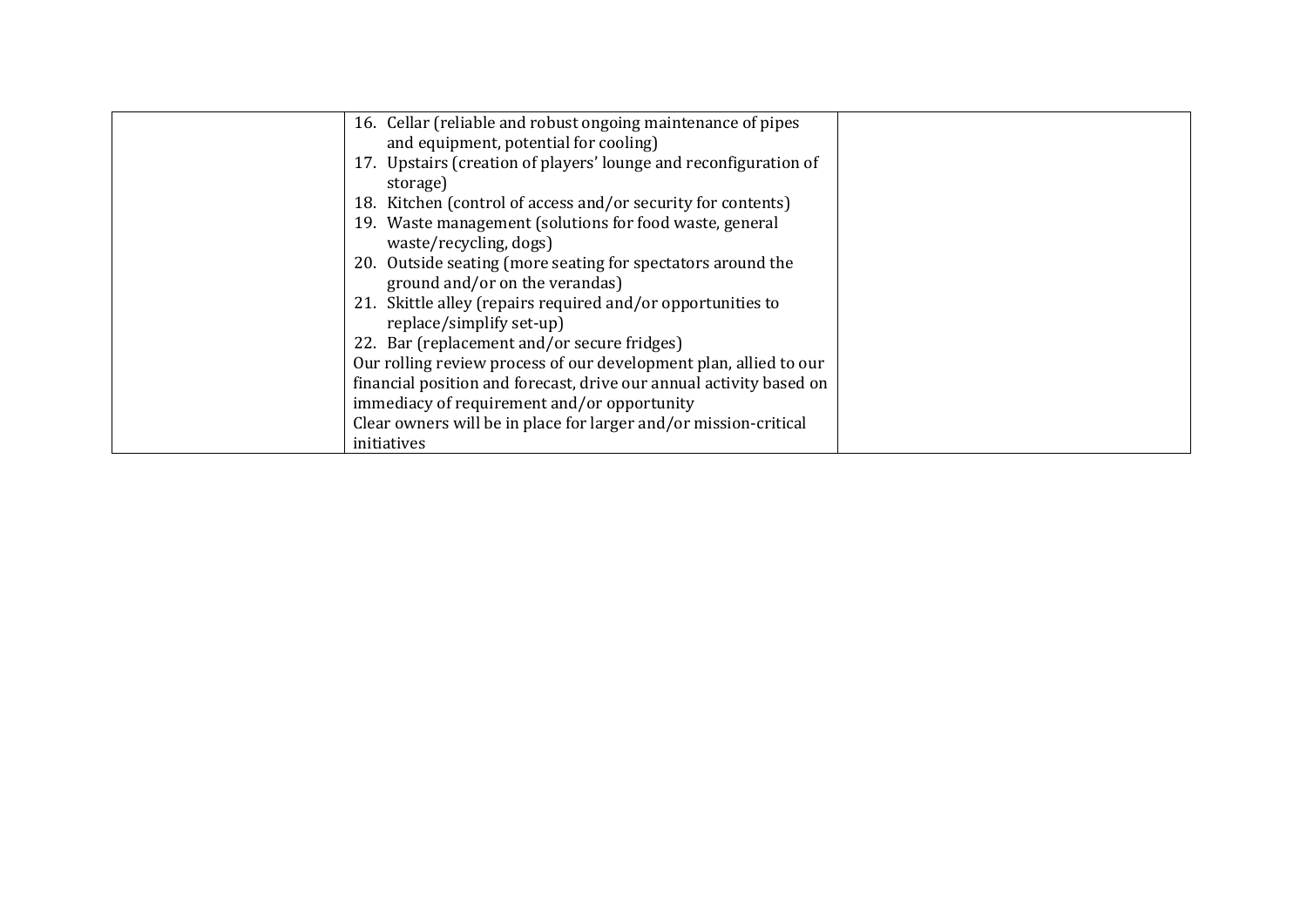# SCC Development Plan 2022: Finance

| Objective three years out      | How we will recognise it                                           | 2022 imperatives                               |
|--------------------------------|--------------------------------------------------------------------|------------------------------------------------|
| We have a robust and           | Irrespective of the ebbs and flows of the annual accounts, we      | Prepare an outline three year financial        |
| sustainable financial position | have maintained a prudent underlying financial reserve             | forecast (with one year detail for 2023)       |
|                                |                                                                    | Propose level of financial reserve to next AGM |
| Sponsorship has become a       | We have delivered a step change in income, with an underlying      | Identify a candidate for the committee         |
| full and professional          | robustness/repeatability                                           | position to be enlisted at the next AGM        |
| operation                      | Our annual sponsors' day has become a meaningful, much             |                                                |
|                                | enjoyed and greatly anticipated date in the diary                  |                                                |
|                                | Utilising our sponsorship opportunities around the ground has      |                                                |
|                                | created a visible and tangible difference                          |                                                |
| We have a regular              | There is some form of club event every month in-season             | Begin the ethos of more frequent events by     |
| programme of "homely"          | The end-of-season presentation evening has become a must-          | encouraging a range of "owners" to create      |
| fundraising/social events      | attend for all membership groups                                   | and manage one                                 |
|                                | Out-of-season we have at least two material events that bring a    |                                                |
|                                | meaningful part of the club together                               |                                                |
| We are renowned as the best    | We have maintained the majority of our bookings being              | Review of bar and hire prices (within the      |
| venue in the area to hire for  | generated through word of mouth and repeat customers               | context of rising costs, and competitively     |
| parties and events             | Feedback after events is consistently very positive                | benchmarked)                                   |
|                                | Capacity utilisation (out-of-season, and within the constraints of | Continue to build number and flexibility of    |
|                                | in-season) continues to rise                                       | bar/events team                                |